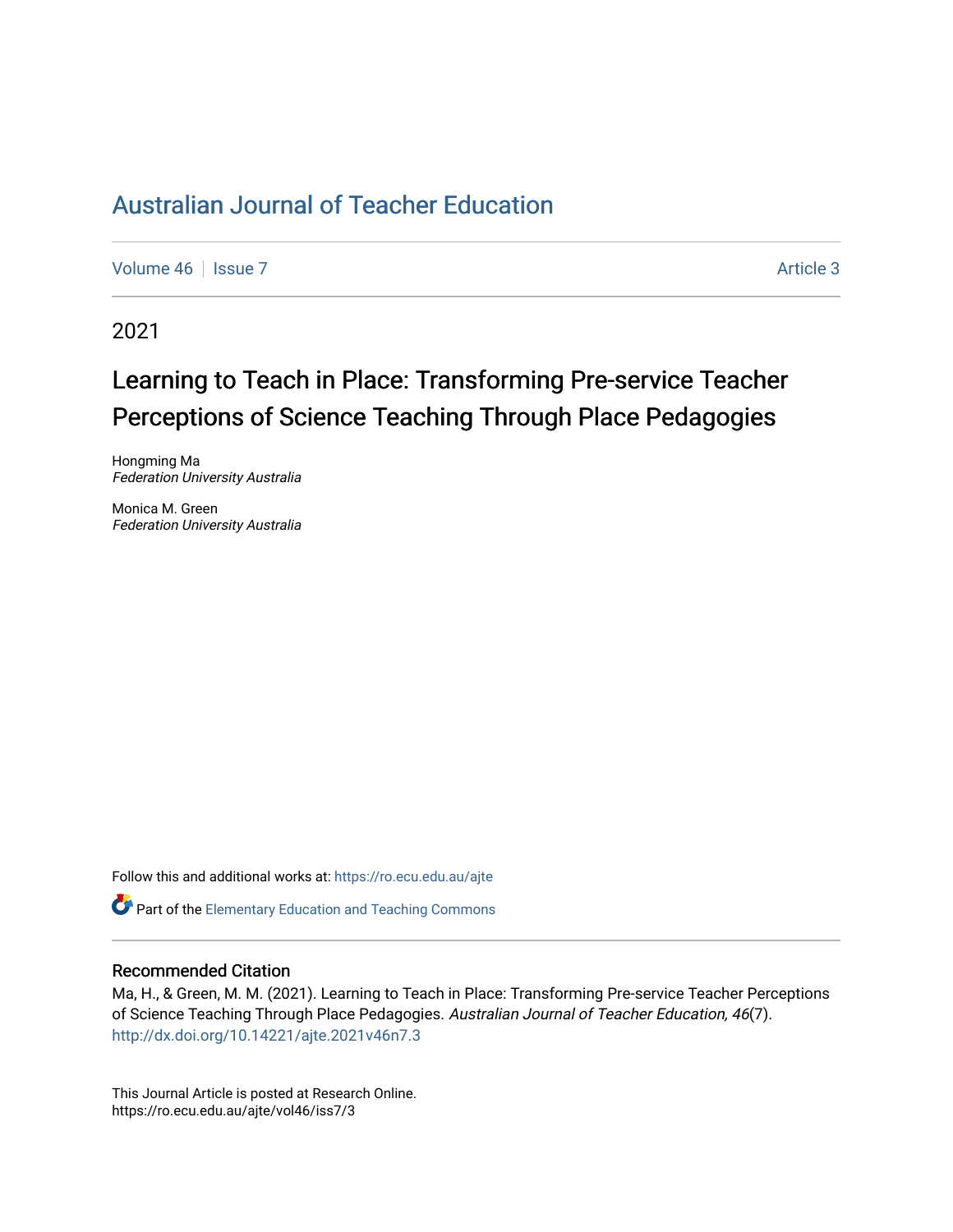## **Learning to Teach in Place: Transforming Pre-service Teacher Perceptions of Science Teaching through Place Pedagogies**

Hongming Ma Monica Green Federation University

*Abstract: Although teaching science outdoors is well established in global circles, its pedagogical value in Australia is less understood. This paper addresses this gap through its investigation of outdoor science teaching in a science method course in a teacher education program at an Australian regional university. As part of their coursework, pre-service teachers designed and delivered science lessons to primary school-aged children in small teaching groups in a wetland setting and wrote reflective essays about the experience. Data collection methods included document analysis of the essays as well as follow-up semi-structured interviews with pre-service teachers. Findings suggest that the outdoor science teaching experience improved pre-service teachers' general science teaching skills, and significantly contributed to their capacity to teach science outdoors. Considerations regarding how teacher education curriculum and pedagogy can be reconfigured to better equip graduating teachers with the relevant science skills, knowledge and confidence are discussed.*

### **Introduction**

Although teaching and learning science outdoors is well established in global circles, its educational value in Australia is less understood. This lack of understanding has direct implications for how pre-service teachers (PSTs) develop their own confidence and insights into the benefits of taking science beyond the classroom (Carrier, 2009; Rennie, 2014; Tytler et al, 2008). This paper addresses this gap in the scholarly literature by examining the impact of place/science-based fieldwork in a wetland setting. The small-scale study is nested within broader longitudinal research that focuses on place-based primary science spanning four years (2016-2019), within a science education course in a Bachelor of Education (primary) program at an Australian regional university. In 2016, we (two teacher educators/authors) cotaught the science education course and as part of our attempt to reconceptualize its content and delivery, developed a university-school partnership (Kenny 2012; Kenny et al, 2014) with local primary teachers from several rural and regional primary schools. Building on the foundations of the original science course, which was designed to equip PSTs to teach science in their future roles as primary teachers via science-based lectures and practical science tutorials, we made significant changes. Despite maintaining some of the basic science (classroom-based) pedagogies, the partnership enabled new opportunities for our PSTs to teach science in outdoor (local) locations to primary aged children from the respective partnership schools.

The decision to take science learning outdoors involved re-thinking the connections between our campus-based science course and one that included field experiences (Zeichner,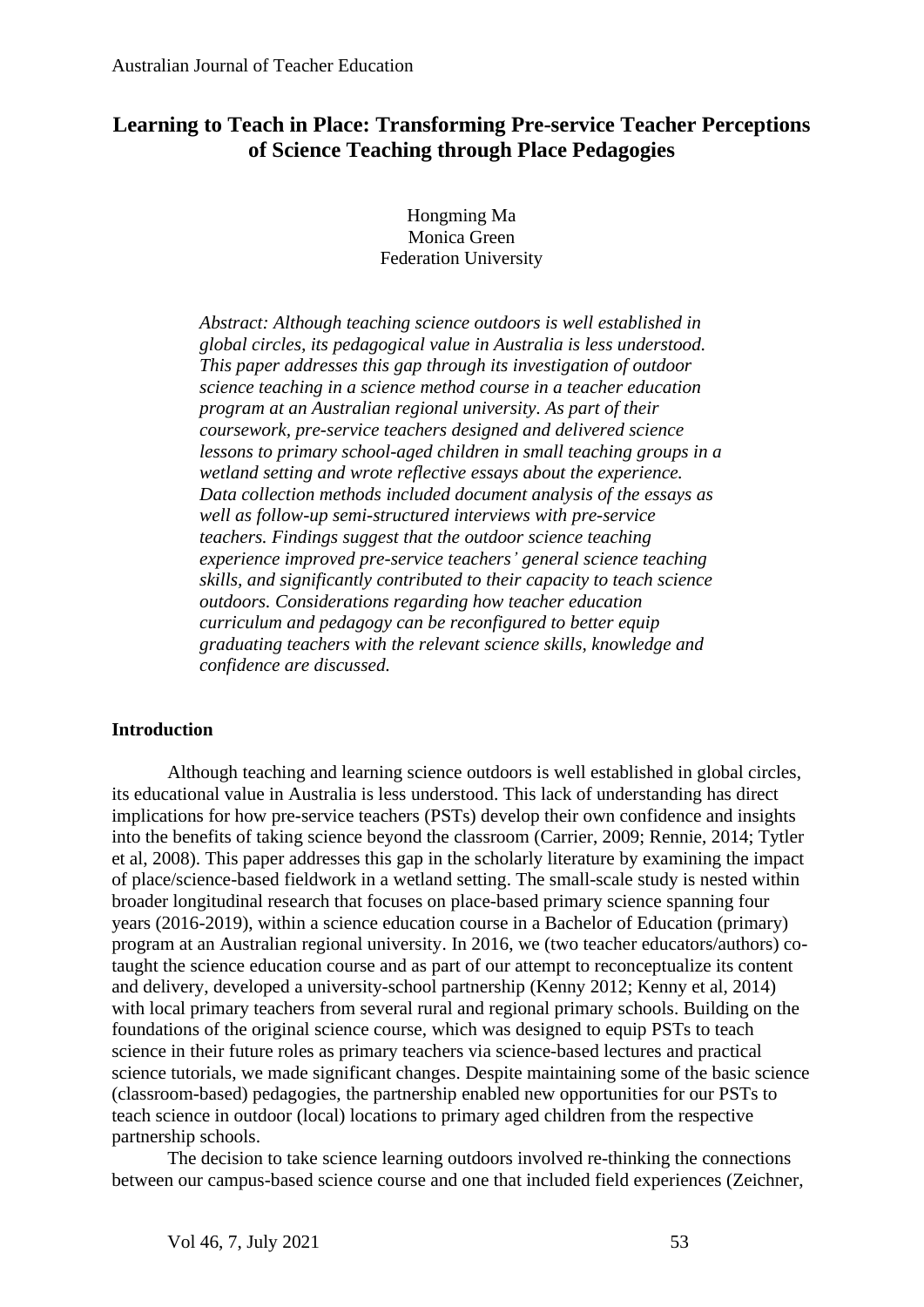#### Australian Journal of Teacher Education

2010) as a method of science pedagogy (Ma & Green, 2021). The intention was not to separate and privilege the value of one learning setting over the other, but to use each context as complementary (Ames, 2013), thus, expanding pre-service teacher science pedagogy repertoires. Prior to the science course and largely because of their earlier schooling experiences, many of our PSTs perceived the conventional classroom as the dominant (exclusive) site for teaching and learning purposes. These broader perceptions of where and how learning (should) occur have been identified as a key stumbling block for taking science teaching and learning beyond the classroom walls. Research suggests that teacher reluctance stems from a lack of knowledge, experience and training in outdoor teaching (Carrier et al, 2014, 2013; Carrier, 2009). These barriers lie in direct contrast with the northern hemisphere, where leaving the classroom for outdoor teaching and learning is well-regarded and commonplace interdisciplinary practice. In these contexts, outdoor pedagogy is understood as a method that influences the personal, social and ecological/environmental domains of formal education across early childhood, primary and secondary education (Beames, Higgins, & Nicol, 2012; Mannion & Lynch, 2016; Norðdahla & Ásgeir Jóhannessona, 2014; Sarivaara & Uusiautti, 2018), and explicitly linked and integrated with the broader school curriculum (Dillon et al., 2006), as opposed to being perceived as separate to the curriculum, and therefore, for some teachers, not 'real learning' (Skamp & Bergmann, 2001).

Although other studies have revealed valuable insights into the pedagogical outcomes of learning science outside of schools (Rennie, 2014), as well as the impact of PST learning when undertaken outdoors (Blatt & Patrick, 2014; Green, 2016), we encountered a dearth of empirical research in relation to the impact of outdoor settings on the development of PST's science teaching knowledge and skills, including a lack of indication pertaining to how their confidence to teach science changed through teaching science outdoors. In addressing this gap, this study sets out to examine PST's perceptions about their understanding of and attitudes towards teaching primary school science after their involvement with science-based fieldwork in a wetland with children from a regional primary school, which was one of five schools we partnered with over the duration of four years. Furthermore, the study pays unique attention to how PST's perceptions of science teaching are influenced because of their engagement with a place-based framework.

### **Literature Review: Learning Science Outside School/the Classroom**

Historically undertaken in scientific labs and university/school classroom settings, the discipline of science is well known for branching out into out-of-school educational contexts (Sen et al, 2021). Often referred to as 'informal' and 'non formal' learning environments (Falk, 2001), such as museums, science centres, national parks, botanical and community gardens, school grounds, community reserves and nature centres), these sites are widely recognised as enabling and critical for science education (Adams & Branco, 2017; Lobos Jung & Tonso, 2006; Yeh, 2017). The importance of carefully designed and practical experiences in such settings offer many benefits to learners, supporting meaningful engagement and communication outside of formal educational environments as well as improving science communication (Rennie, 2014; Stocklmayer & Rennie, 2017). Furthermore, they play an important role in developing personal science epistemologies (Yeh, 2017), promoting students' cognitive, affective and physical development (Malone, 2008), increasing health and well-being (Dyment & Green, 2018), and advancing ecological sensibility (Beames et al., 2012; Olive, 2015). These considerations sit within the wider contention that outdoor teaching pedagogies are not adequately addressed in teachereducation programs (Feille, 2017; Marcum-Dietrich et al, 2011), hence the greater calls for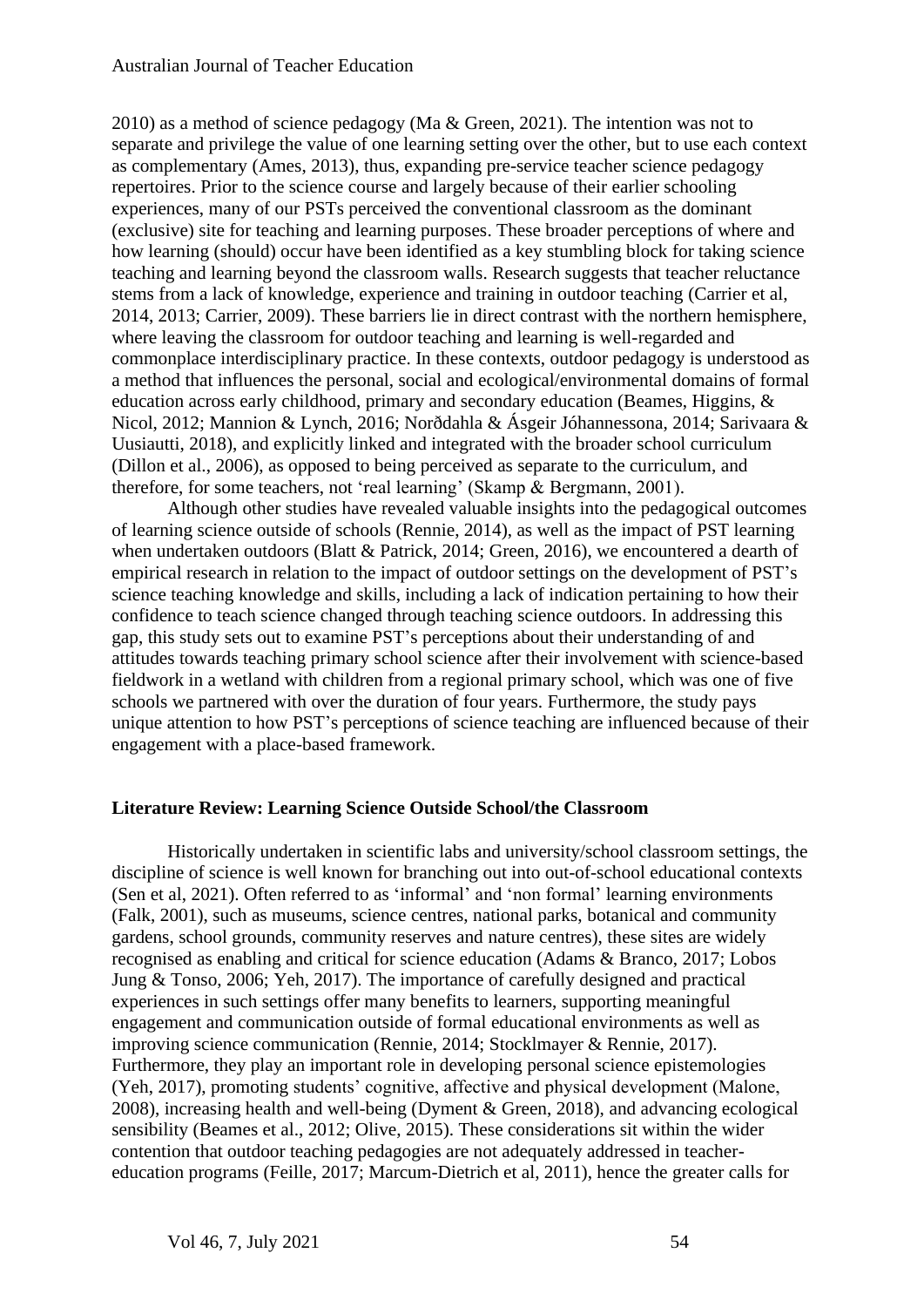teacher educators to model the pedagogical capacity of outdoor environments to better prepare PSTs for outdoor science instruction in future practice (Carrier et al, 2014; Lobos Jung & Tonso, 2006). Along similar lines, other research reports increased PST confidence in teaching science outdoors from teacher educator modelling (Carrier, 2009; Green, 2016).

Emerging from the discipline of outdoor education, learning outdoors involves leaving the confines of the classroom. In terms of the pedagogical potential of what might occur once outdoors, teachers can create and develop different teaching and learning approaches such as open-ended and self-directed pedagogies. Examples of these approaches include inquiry, problem-solving, and experiential learning processes that favour 'ecologically-minded' ways of knowing (McConnell Moroye, & Ingman, 2018) via interactions with the more than human world (Blenkinsop et al, 2016; Wallace & Brooks, 2015). The significance of these interactions is becoming increasingly examined within an expanding 'new materialism' body of research literature (Bennett, 2004, 2010; Rautio, 2013), and which influenced this study (see Theoretical framework section of paper). Additionally, these pedagogical approaches and theoretical understandings are known to enhance emergent or unexpected learning opportunities at any given time, and it is this sense of uncertainty that lends itself to the unpredictability and chaotic nature of what might happen outdoors (Smith, 2013; Somerville & Green, 2011, 2015). The pedagogical practices described here run counter to mainstream teacher-directed pedagogies where students are given limited opportunity to explore and test ideas, where certainty tends to underpin all learning outcomes, and where teachers are prone to maintaining tight control through fixed (rather than flexible) curriculum and pedagogical frameworks (Comber, 2011; Comber & Nixon, 2009).

Further to these considerations is the role of the science teacher who similarly has responsibility for pedagogical design and learning experiences (Alon & Tal, 2017). Despite increased calls for teachers to provide opportunities for outdoor learning in science education (Eick, 2012), concerns regarding teacher attitude, confidence and competence in delivering outdoor science instruction are key barriers. To this end, Carrier et al, (2014) determined that teachers holding traditional views of teaching science (e.g., knowledge transmission/teacher directed) viewed outdoor science experiences as peripheral and less effective than classroombased learning, revealing some of the reasons why teachers won't venture outside the classroom. The authors similarly identified discord between teacher intention and enthusiasm for outdoor teaching and the lack of implementation in their actual practice.

As teacher educators seeking to improve the capacity of beginning teachers to teach science beyond the conventional classroom, the shortcomings associated with beginning teachers pursuing outdoor science learning, including their lack of exposure to modelled science pedagogies as highlighted within the scholarly literature have been noted. In response to these matters, this study provides a timely opportunity to better understand the impact of outdoor place-based science teaching and learning for graduate teachers.

#### **Theoretical Frameworks: Place and New Materialism Place**

The newly conceptualized science course and the study were framed by the conceptual framework of 'place'. Cresswell (2004) describes place as a 'meaningful location', not just as a thing in the world but as a way of understanding the world. All of us, Somerville (2010) contends, are embedded in local places wherever we exist. While place is viewed as relational, dynamic and spatio-temporal events that provide new possibilities for negotiating ways of knowing, acting and being (Massey, 2005), others view it as a centre of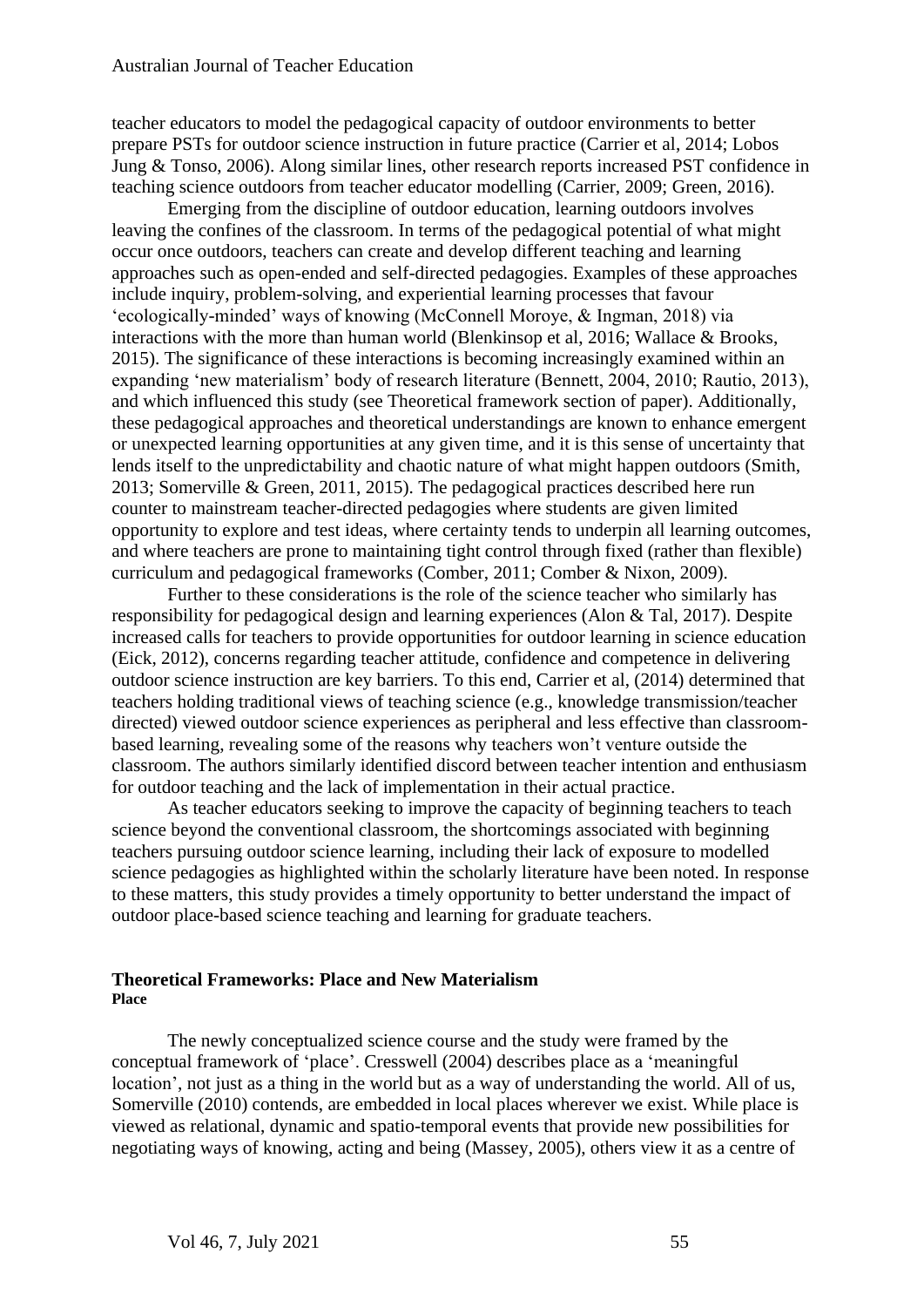experience that offers the pedagogical capability to teach us about "how the world works, and how our lives... fit into the spaces we occupy" (Gruenewald, 2003, p. 647).

Building on the theoretical notions of place, is place-based or place-responsive pedagogy (Renshaw & Tooth, 2018), a teaching/learning framework dedicated to socioecological understandings in and of local environments (Smith & Sobel, 2010). Placeresponsive pedagogy seeks the pedagogical affordance of local places through acknowledging the cultural, environmental and broader context of place (Gruenwald & Smith, 2008; Smith, 2013). Its central tenet therefore is the emphasis on the attributes of the place where teaching and learning occurs, including the 'nature of engagement with place' through personal connectedness (Renshaw & Tooth, 2018). To this end, one's engagement with the physical attributes of local places e.g., neighborhood sites, schoolgrounds, wetlands, gardens, water catchments as well as urban (built) environments) become the central texts for teaching and learning via embodied and local ways (Smith, 2013; Somerville, 2010), affording possibilities of belonging, identity and collaboration (Comber, 2016).

#### **New Materialism**

In addition to the place theories we adopted, we applied a post humanist 'new materialism' lens to the study. We were inspired by Karin Hultman's and Hillevi Lenz Taguchi's (2010) methodological approaches to educational research that challenges researchers to shift their gaze beyond the human-centric, while simultaneously moving beyond the "ruthlessly linear nature of the narrative of knowledge production in research" (St. Pierre, 1997, p. 179). Further, we engaged with the work of other renowned post humanist researchers (e.g., Braidotti, 2007; Rautio, 2014; Somerville, 2015) who advance the agential force and capacity of the material world in research settings. Accordingly, we set about exploring the deeper meaning, representation and contribution of the non-human entities and materialities within our research setting as having agency or agential power.

New materialism, which can be found within the broader theory of post humanism, stems from a post structural reading of the world to re-consider the ways humans and morethan-human continually create the conditions for each other's existence (Braidotti, 2007). No better has this theory been exemplified than in early childhood education discourse where the productive nature of forces and forms are portrayed as vibrant matter in the lives of young children (Duhn, 2014; Rautio, 2013, 2014). Underpinning new materialist thinking is the recognition that humans are constituted through complex entanglements with other animate and non-animate co-existing entities and materialities, also referred to as the 'ecology of things' (Bennett, 2010) or 'thing power' with agential powers that "flow[s] around and through humans" (Bennett, 2004, p. 349). Feminist philosopher Karen Barad (2007) describes this as 'intra-active', a process that enables new understandings of the coemergence of difference through encounters. As such, entities become other than they were before the encounter because they act on each other simultaneously: each are responsible for transforming the other, and later changed because of the intra-action.

According to Bennett (2010), instead of inter-action as turn taking by individuals, intra-action considers the forces generated by all kinds of encounters between 'vibrant matter' of all sorts. Applying a 'materiality' lens to the research setting allowed us to pay greater attention to "the very local, intimate and embodied encounters with young children and their learning" (Somerville & Powell, 2018, p. 1). Based on these understandings, the wetland setting in this study became a space 'for knowing and being' (Rautio, 2014), deepening our capacity and that of our PSTs to appreciate the intra-active encounters or sensorial entanglement between learners and other non-human bodies.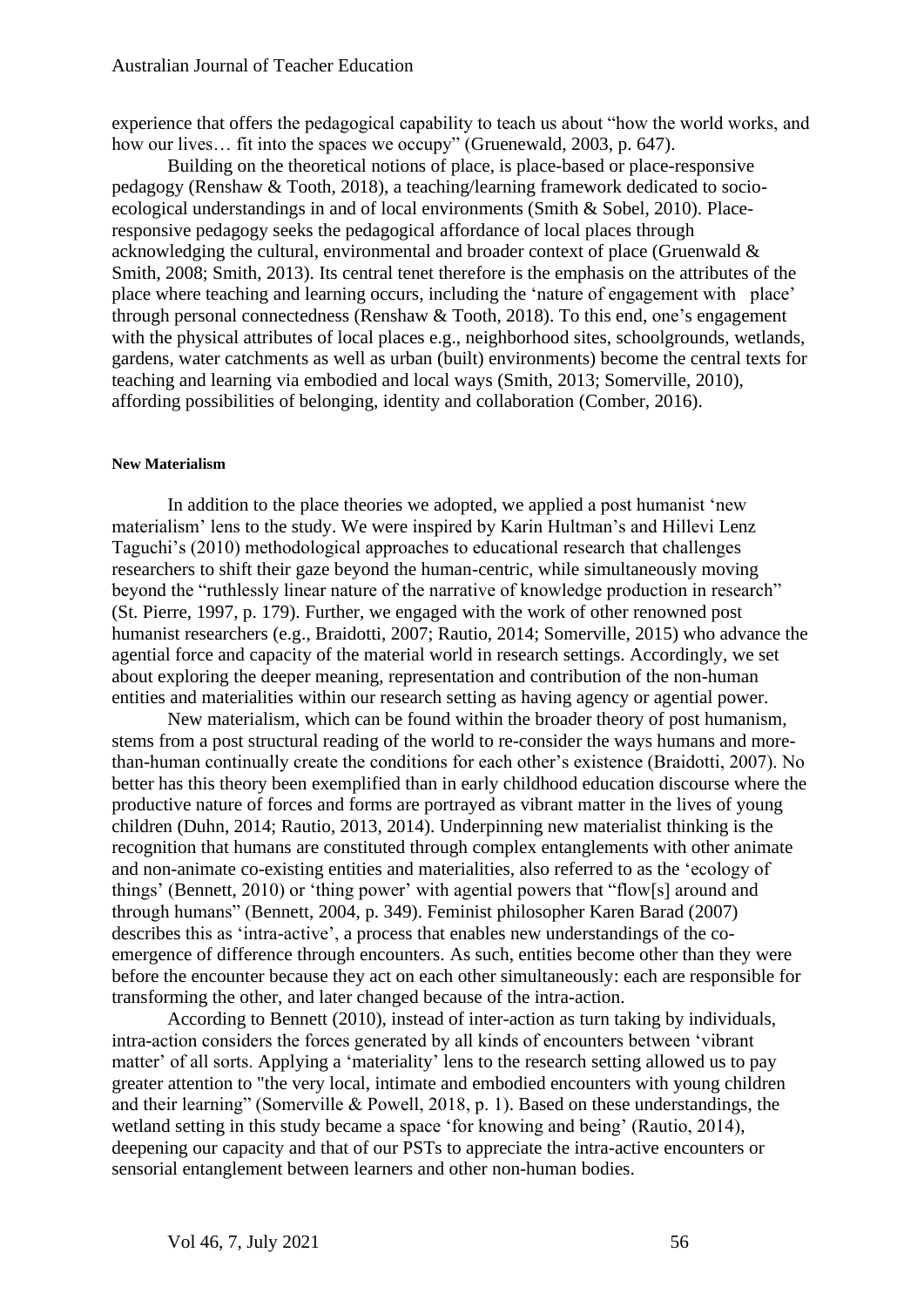## **Context: Scaffolding Pre-service Teacher Learning Through a University-school Partnership and Related Field Work**

The place-based study occurred in Gippsland Victoria in a bioregion known as the Latrobe Valley and belonged to a university-school partnership between our regional university and in-service teachers (ISTs) from a large regional primary school close to our university. The main participants in this study were 50x3rd year undergraduate PSTs, who, as part of their science education studies, planned, and implemented a set of 'tuning-in' wetland-based science lessons on the topic of 'Adaptation' to 90 primary-aged children (8-12 years old) over one day. In a 3-hour workshop in the initial weeks of the science education course, ISTs provided an introductory lecture on the inquiry learning model used across their whole school, which inspired PSTs to develop lessons that would motivate children to generate meaningful scientific knowledge (Alake-Tuenter, et al, 2012) through asking questions in response to what they were seeing and thinking about in their wetland learning, which served as the platform for their follow up research projects back at school.

Early in the science course one of the teacher educators gave a lecture on place-based pedagogies emphasising the theoretical and conceptual underpinnings of 'place' for the purpose of teaching and learning (Gruenewald, 2003; Somerville, 2010). In the third week of the course, a 'reconnaissance day' held at the local purpose-built wetland (owned by the nearby power station) introduced PSTs to the varying locations where they would deliver their 25–minute science lessons to the school children. PSTs were encouraged to walk around in their small teaching groups to familiarise themselves with the site, and to start the process of identifying landscape features, e.g., the main body of water, a bird-hide, small forests, and grassed areas etc., that might inform their 'Adaptation-oriented' science lesson. To assist with this process, they were encouraged to work with the question 'what are the possibilities for teaching (and learning) science in this place'? As they moved around the wetland site, teacher educators and in-service teachers engaged in conversations with them about how their lessons might encompass specific landscape features. Hence, PSTs were encouraged to pay close attention to the 'more than human' entities as a way of strengthening scientific learning. Prior to teaching their lesson, PSTs were given feedback by in-service teachers.

Although some PSTs had visited other wetlands privately (albeit a nominal proportion), none had visited the site in focus and very few had conducted lessons in outdoor locations. This broader snapshot that highlighted their limited collective experience in outdoor settings (as a beginning teacher and as student), is important for appreciating the level of challenge associated with the task. After choosing their teaching locations PSTs delivered lessons in small groups of 3-4 that were repeated several times throughout the day so children could rotate across several lessons. ISTs and teacher educators provided brief onsite feedback to PSTs during the transition between lesson rotations.

### **Methodology and Method**

We employed a qualitative case study methodology (Denzin & Lincoln, 2003) to examine the impact of the outdoor science teaching experience on PSTs. This wetland 'case' was situated in a larger framework or wider case study that framed several studies by the authors focusing on the primary science teaching and outdoor pedagogy (school grounds and wetlands) interface within university-school partnerships (see Green & Ma, 2018; Ma & Green, 2019). The wetland case study was informed by two data collection methods: a document analysis of PST's academic reflective essays (as per course assessment requirements), and semi-structured interviews.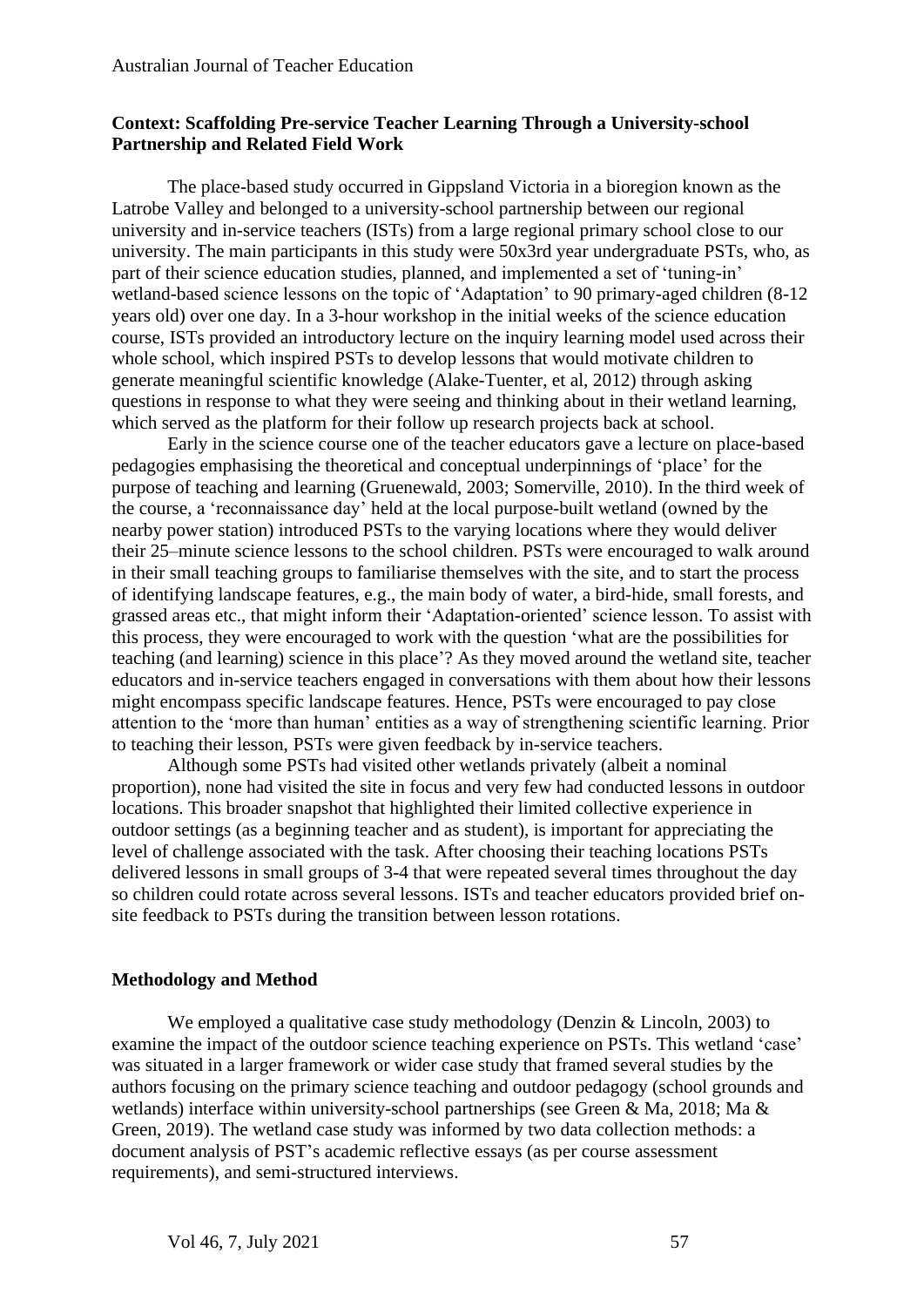## **Research Questions**

Further to examining the impact of the renewed science education course on PST's perceptions of science teaching through place pedagogies, we also considered how, if at all, the wetland teaching experience impacted PST's perceptions of science teaching in general. To do this we applied the following two research questions:

- (1) How does an outdoor teaching experience impact PSTs' understanding of and attitudes toward science teaching in general?
- (2) How does an outdoor teaching experience impact PSTs' understanding of and attitudes toward outdoor science teaching?

## **Data Collection**

Ethical approval was granted by the university's Ethics Committee. Seventeen out of a total of 50 PSTs gave permission for essay analysis. The essay task specifically encouraged PSTs to reflect on their wetland teaching/learning experience and included reflections pertaining to their developed understanding of, and attitude towards science teaching based on the wetland experience. Reflective questions for the assignment are highlighted in Table 1.

| <b>Beginning of course</b>    | Mid-course                        | <b>Post-wetland teaching</b>      |
|-------------------------------|-----------------------------------|-----------------------------------|
|                               | (pre-wetland teaching)            |                                   |
| How did your experience as    | What concerns do you have about   | Did you make good use of the      |
| a science learner help you to | teaching at wetlands?             | wetlands in your teaching? If so, |
| understanding what science    |                                   | how?                              |
| is, and how it should be      | What concerns do you have about   |                                   |
| taught in primary schools?    | teaching science to children?     | What is the influence of 'place'  |
|                               |                                   | when teaching science?            |
| How do you feel about         | Reflecting on your course         |                                   |
| teaching science?             | learning so far, what             | How do you feel about teaching    |
|                               | understanding will you bring into | science after the wetland         |
|                               | your wetlands lesson plan?        | experience?                       |
|                               |                                   |                                   |

**Table 1. Questions for reflective essay task**

As a follow up to the reflective essays, we conducted seven semi-structured interviews with PSTs who provided participatory consent. The interviews, conducted on the university campus, looked for specific examples that correlated to the research questions and served as a source of triangulation with the reflective essays (Creswell, 2009). The nature of the interviews included (a) a focus on exploring whether PST's understanding of science changed because of their learning in the science education course; (b) their response to teaching science outdoors at the wetland; and (c) shared insights about whether the wetland experience impacted their understanding of/feelings towards science teaching (compared to a classroom setting). The interviews were audio-recorded and transcribed for analysis, and to protect PSTs identity, pseudonyms have been used. All PST participation in the study occurred on a voluntary basis and for ethical reasons was undertaken at the completion of their studies to avoid issues of coercion or conflict of interest.

In terms of the study's limitations, we acknowledge the reported findings were impacted by the low participation rate of PSTs.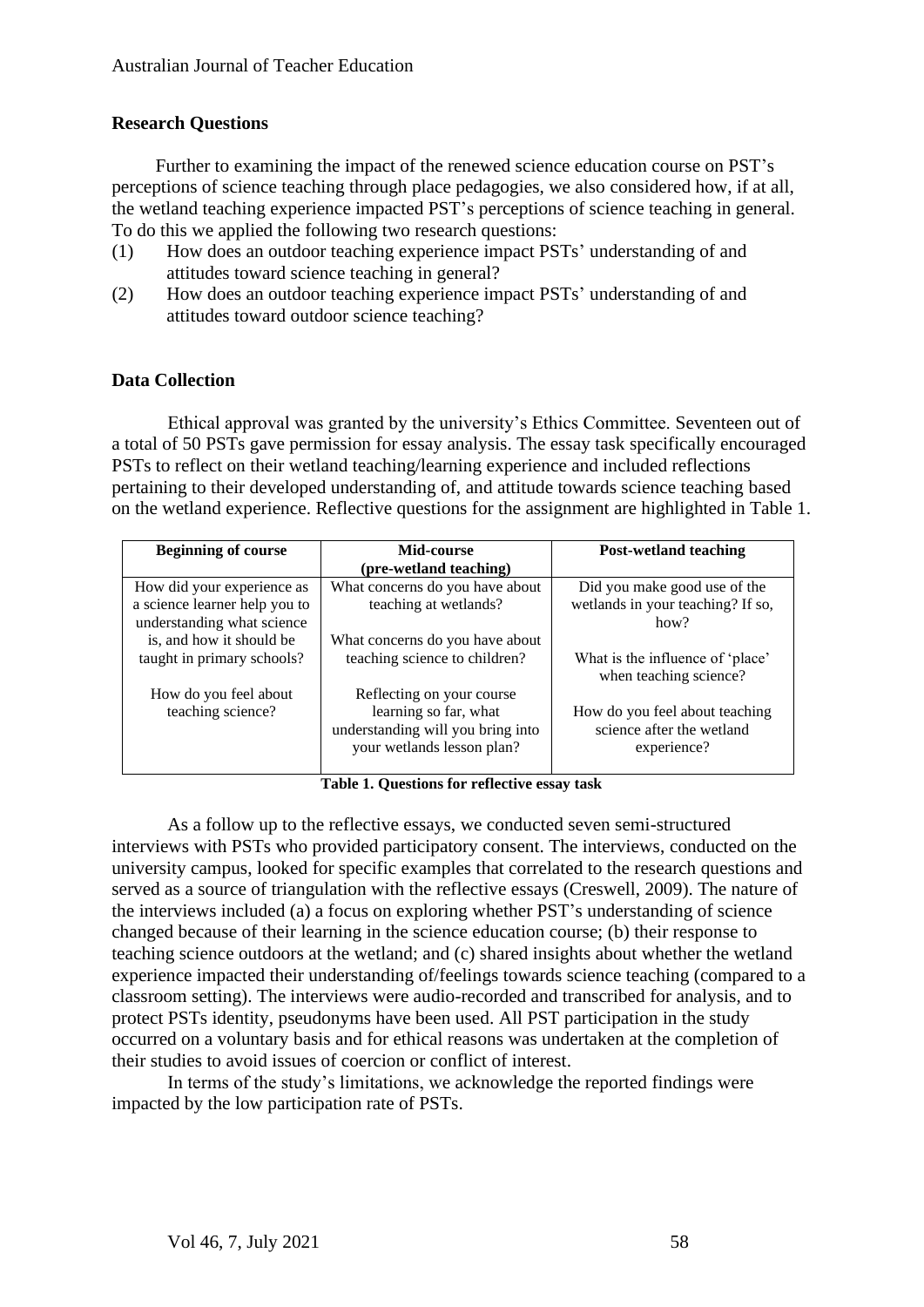## **Data Analysis**

A thematic analysis method (Braun & Clarke, 2006) was adopted to analyse the data. The reflective essays and the interview transcripts were read several times respectively which familiarised us with the data. The analysis was inductive in nature and used open coding to identify primary patterns (Charmaz, 2006). The initial coding of the essays and the interview responses were then compared to identify themes that correlated with the research questions. The identified themes were reviewed by both teacher educators in relation to the coded extracts and the entire data set. The process was repeated during the data analysis period, and only those themes agreed to by both teacher educators have been defined, named and reported in this paper.

### **Findings**

Six emergent themes from the data set are provided in this section. For reporting purposes, the summarised findings sit within two overarching categories in relation to the key research questions: (A) PST's understanding of and attitudes towards general science teaching, and (B) PST's understanding of and attitudes towards science teaching in outdoor settings. Each theme is supported by several similar participant comments/responses from multiples data sources (reflective journals and/or interviews).

#### **(A) PST Understanding of and Attitudes towards General Science Teaching** *Theme 1: Making Connections between Theory and Practice*

The wetland teaching experience provided the opportunity for the PSTs to make connections between theories learnt from university lectures and tutorials, as well as their own teaching practice in the wetland. The wetland learning environment provided a realworld learning experience (both in terms of the setting and teaching children) in comparison to the abstract pedagogical concepts covered in university tutorials. This was a common theme that emerged from essay analysis and confirmed by interview data as demonstrated by Emily's interview:

*I hear something, and I sit back and analyse it … you might only take small elements from the inquiry approach. But being able to actually go out there and practice it with the students that's a whole other level as well and that's where it really sticks in your mind – what worked – what didn't.* 

Esther drew similar parallels when commenting on how the field teaching experience helped her make sense of the inquiry-based teaching methods introduced in lectures:

*We actually got a chance to be hands-on, and actually progress our inquiry skills in the way that we had to actually produce questions or activities that we believed would lead the students into thinking about their own sort of ideas on the concepts, and the environment. For me it was not just textbook.* 

The opportunity to repeat the same lesson during the day made it possible for PSTs to practice 'reflection in action', which is a key concept introduced in any teacher education program, but which can only be authentically experiences in actual teaching practice. Many PST groups had to adjust their initial teaching plans in between the group rotations which made them realise the value of 'reflection in action'. For example, one PST described an incident where her group had to remove mask props from their activity: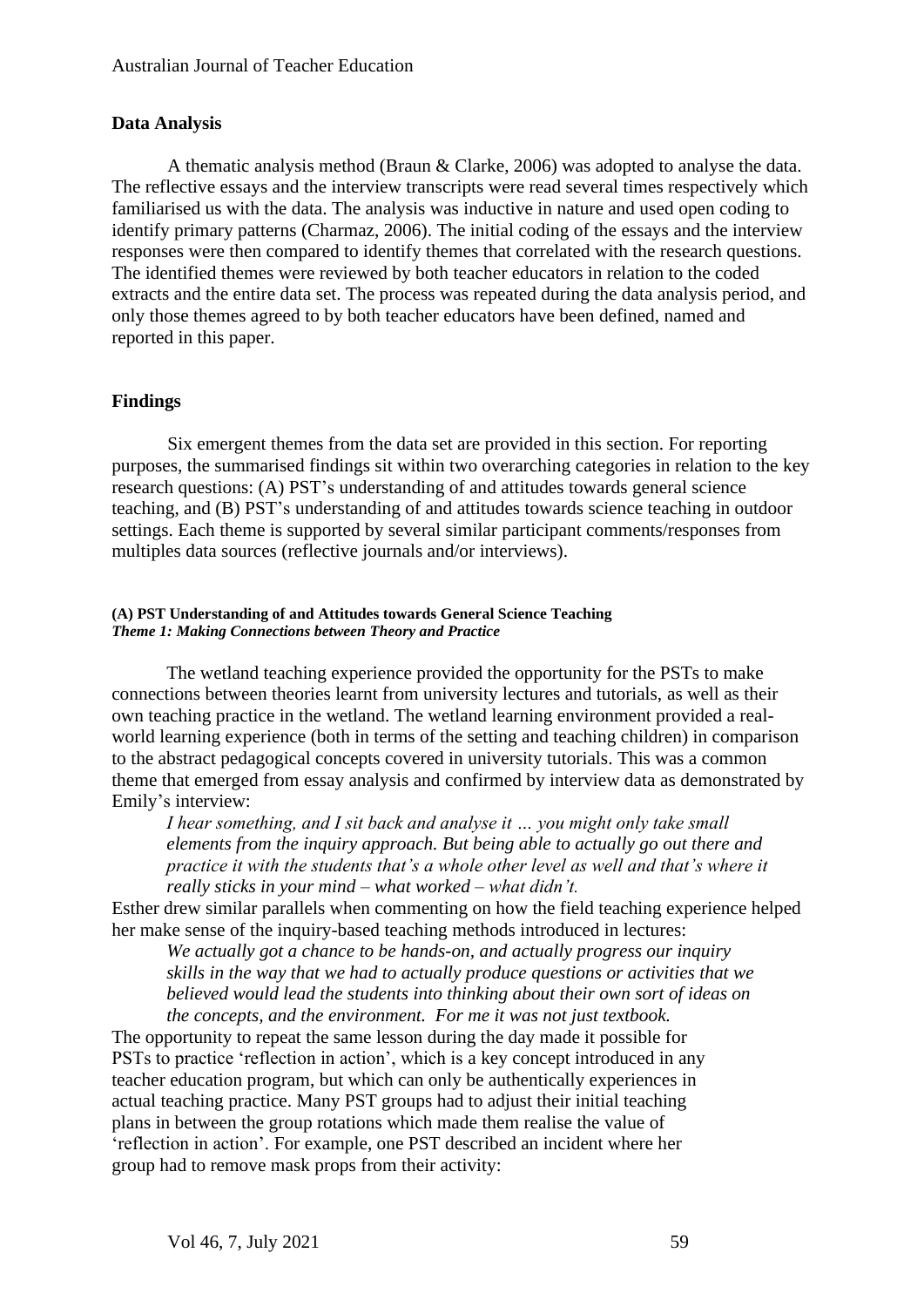*After the first session it was clear that the students found them uncomfortable, and it also took a considerable amount of time to put them on the students. This required a quick reflection in action, we had a group meeting and decided it would be best to remove them from the activity. Although it was disappointing removing something we had put so much work into, it was a positive learning experience as it demonstrated that we were able to critically evaluate if it was beneficial to retain the mask. (Essay-HH)*

#### *Theme 2: Developing a New Understanding of How Children Learn*

At the time of enrolling in the science education course, many PSTs had limited teaching experience, including teaching science. Consequently, they had a narrow understanding of what the children were able to achieve at their developmental stage, how prior knowledge influenced their learning, and how they can behave differently in various situations and contexts beyond the classroom. In their essays, many PSTs expressed concern about not having adequate understanding of, catering for, and motivating a diverse range of age groups. In this regard, the wetland teaching experience provided an opportunity for PSTs to directly interact with primary school aged children, and to observe first-hand, the ways in which they learnt.

New understandings about how children's prior knowledge might have influenced their level of engagement were raised by PSTs in the interview. For example, Kate explained how their group had to deal with disengaged children who had been to the wetland before:

*There were about three of them that disengaged, and they went, this is boring, and that's when they started running to the water and playing up. So, we had to do something, otherwise we were going to have a day of yelling at kids to come back and stuff like that. The kids that had never been [to the wetland] before, benefitted greatly.* 

A real-life scenario such as this would not ordinarily occur in 'mock' classroom-based peerteaching lessons, which are popular in undergraduate teacher education programs. In contrast, the wetland experience described by Kate brought to light the benefits of prior knowledge about students and earlier learning experiences. This scenario helped to highlight the value of knowing the children, including their prior knowledge and experience in science teaching.

Another student also enjoyed observing how children learnt. She described how watching the children explore the wetland changed her perceptions of science. She also highlighted how science was linked to other curriculum areas, explaining:

*Some of the things the kids got into was amazing, like it went further than science. They were looking at the different trees and how they grow and things like that, but then they took it on, they did art and they were writing stories about it. It was amazing to see where it went. And I always thought that literacy and math were sort of those base subjects where everything went off that, but then I saw how science just bounded into all these other areas. (Ella)*

Ella came to the realisation of what children could do if given more autonomy and choice in their learning, which is an essential component of inquiry-based learning whereby children are encouraged to pursue a personal line of thinking or focus. Through her observations, Ella was able to develop a new vision about how science could be the foundational context for other curriculum learning such as art and story writing.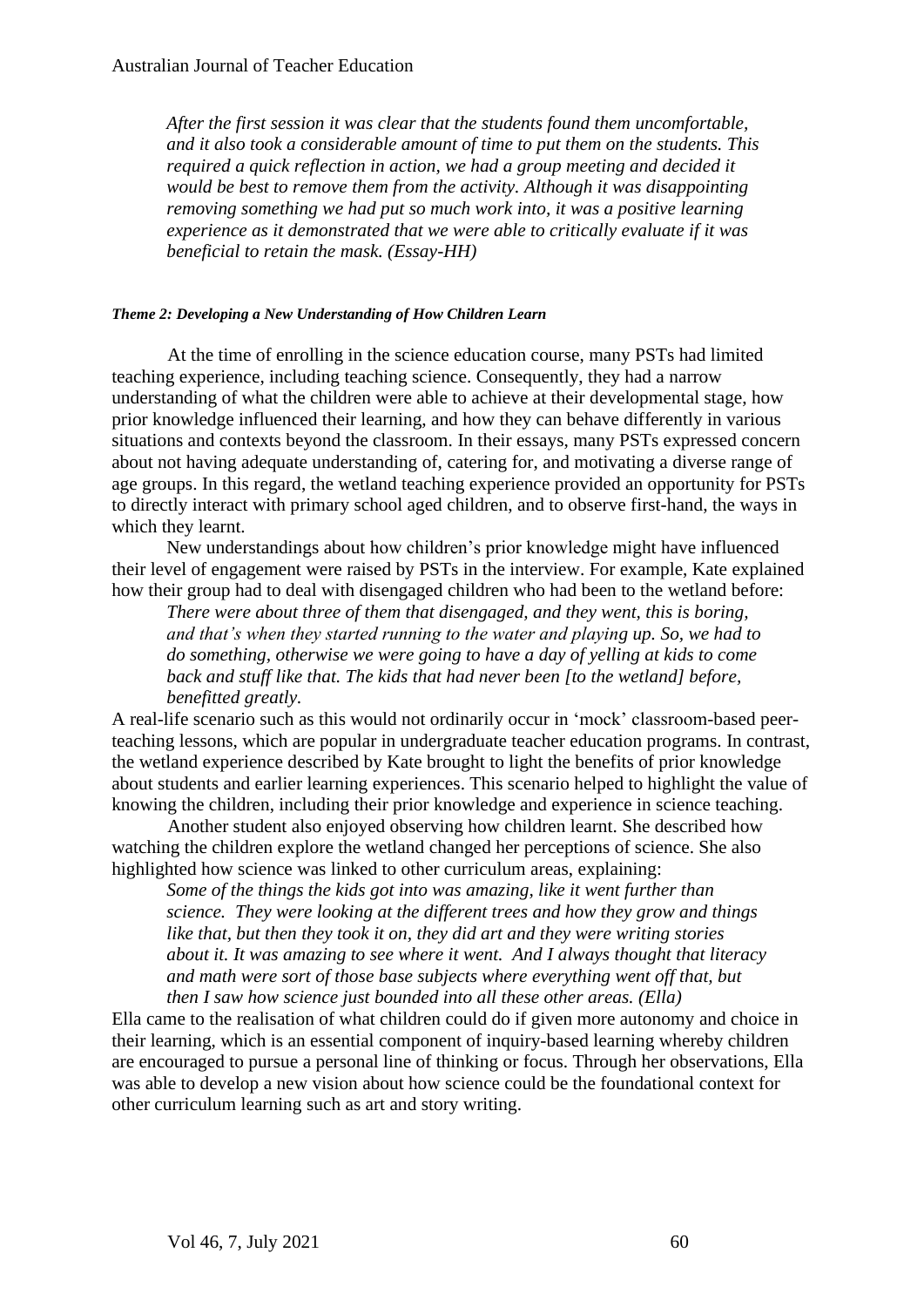#### *Theme 3: Changing Attitudes towards Science and Teaching Science*

Unsurprisingly, PSTs brought a range of pre-determined assumptions and science understanding to the science education course. Science teaching and learning in the wetland challenged many of their assumptions, opening a whole new world of scientific possibilities for them as teachers that transcended previously held scientific clichés. Mary's comments were typical among the participants:

*When I undertook science classes in high school, it was generally just Bunsen Burners, beakers and different chemicals and explosions or smoke. I didn't even think about sustainability being a science topic.* 

Accompanying these changed notions of science was a shift in attitude towards teaching science. At the beginning of the course, especially when responding the assignment question, 'how do you feel about teaching science?', many PSTs expressed their lack of confidence in terms of content knowledge as well as pedagogical strategies, which made them reluctant to take science lessons. In their final reflections on the course, the increased level of confidence was evident: "I was excited to realise once the day was over that WE as a group were able to create this wonderful and exciting experience for the students" (Essay-KT). Further to this, in the interviews PSTs consistently referred to the 'eye-opening' nature of the wetland experience and its capacity to generate positive and enjoyable learning for teacher and children alike. As one PST indicated:

*For me, this course opened my eyes. I think it opened my eyes more to the fact that it can be enjoyable. Especially at the wetlands, seeing how much the kids enjoyed it, and it made me enjoy it more. … I've always seen it as such a bad thing, but now like I just want to do it more and more (Ella).*

Ella's increased willingness to teach more science was testament to her increased confidence in science teaching.

#### **(B) PST Understanding of and Attitudes towards Science Teaching in Outdoor Settings** *Theme 4: Increased Practical Knowledge of Teaching Science in Outdoor Settings*

As previously highlighted, very few PSTs had taught in outdoor settings. Compared with the traditional classroom setting, the wetland environment presented greater uncertainty and less predictability for PSTs, which in turn called for greater levels of flexibility in their lessons, the capacity for adaptability to changing circumstances and conditions, as well as heightened consideration of health and safety issues. The increased practical knowledge of teaching science in outdoor settings was a common theme within essay and interview data sets. Many PSTs realised that their sense of uncertainty stemmed from the broader wetland environment, as summarised by Esther:

*The unpredicted things that may occur, such as the wind on the day, if it rains, weather conditions. … If the animals decided to, let's just say, have a day off. … You hope that they're going to be there, … and then on the real day they disappear, and you have to ditch a few ideas you may have had.* 

Having had to deal with significant uncertainty on the day, many PSTs developed a better understanding of the importance of being prepared and having a contingency should original lesson plans need modification.

Many PSTs similarly noticed that managing children outdoors was substantially different to what they had experienced in a traditional classroom setting. As Esther described below, greater management on their part were required:

*Because a lot of us haven't had a chance to actually manage a class which is outside of a classroom environment…. once they're out … they do sort of relax a*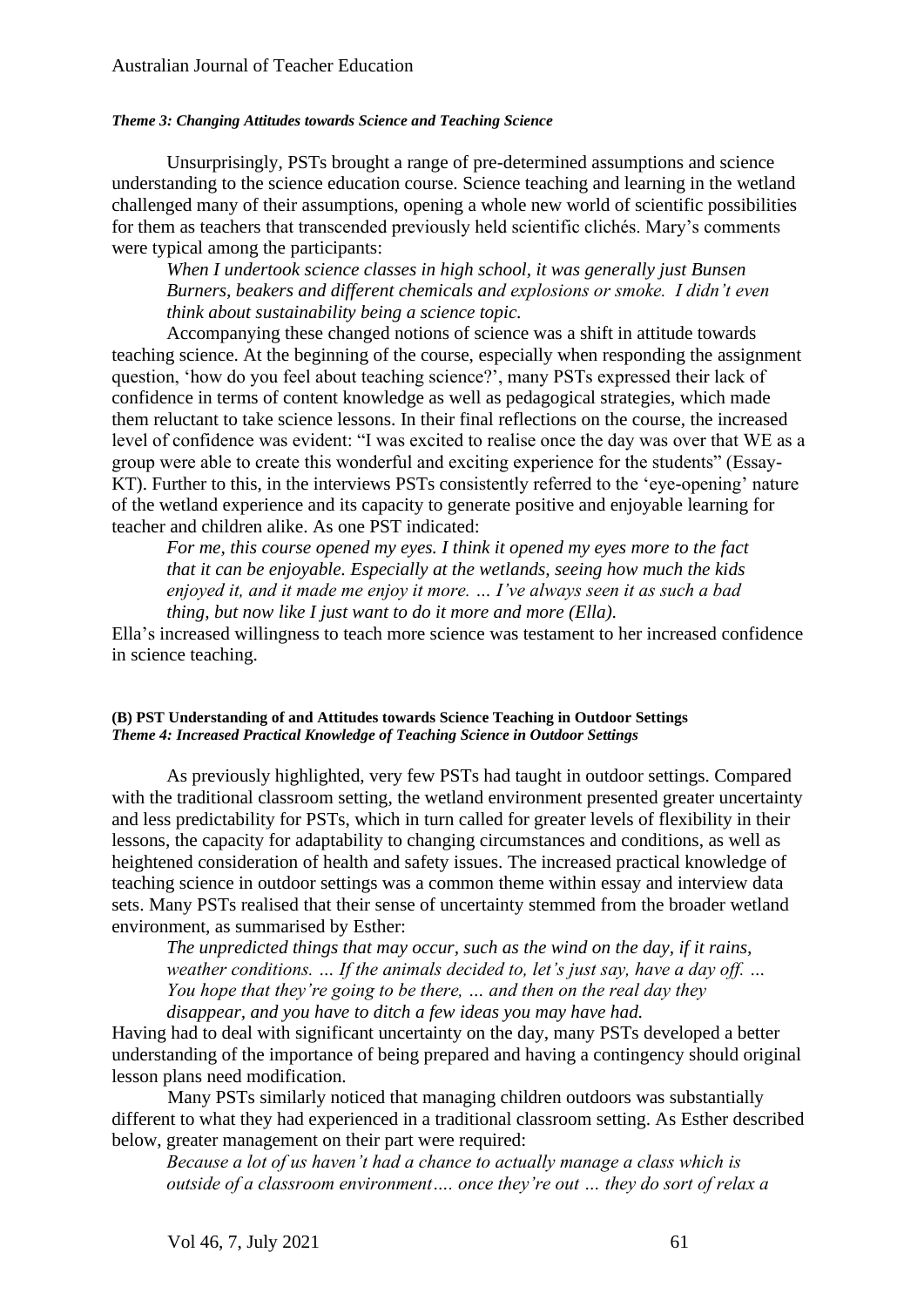## *little bit more. In terms of classroom management, you may need to implement different strategies or tactics to handle that.*

The wetland environment also generated the need for greater attention to health and safety issues, which are different to classroom contexts. As Kate explained: "Thinking of risks in terms of water was a big thing that we hadn't ever really had to come across, so, there was all these different risks that could have been a problem".

#### *Theme 5: Increased Positive Attitude towards Using Outdoor Settings for Science Teaching*

An analysis of PST's essay reflections of the wetland experience brought attention to their concerns about their self-declared inadequate wetland knowledge early in the course. In their final reflections, they became more reassured about their ability to respond to the outdoor environment and develop engaging lessons for their students, as noted in one PST's essay reflection:

*I surprised myself with my engagement in the wetlands experience and how through the duration of the day found myself making stronger connections with the lessons that could be further undertaken in the environment. (Essay-RK)* Further to this, the wetland experience exposed PSTs to a new disposition that

required them to become more comfortable with the idea of shared learning, a notion highlighted by Mary who explained:

*It was really, really interesting to hear the different opinions and different ideas of the students … and I think we learnt nearly more from the students about the wetland environment than we were trying to introduce them to, which just broadened our scope of learning even further.* 

Additionally, many PSTs expressed willingness to explore future opportunities of utilising informal settings and local environment to facilitate science learning outside the traditional classroom. As Mary explained:

*Now knowing that the experiences like the wetlands and seeing the enjoyment and the amount of learning that the students got from that experience, it helps confirm my beliefs in teaching outside of the actual classroom.* 

## *Theme 6: Developing Place-responsive Science Pedagogies*

Data across both essay reflections and interviews suggested that framing the wetland experience through place-based pedagogies enabled PSTs to better understand the pedagogical significance of place, particularly in relation to teaching science. While some PSTs interpreted the wetland experience merely as an opportunity to teach outside, others came to appreciate it as an opportunity to develop deeper and new levels of pedagogical understanding. This line of thinking was highlighted by Grace who explained how their group grappled with several teaching and learning possibilities before finally making the decision to immerse their students into the place itself. She revealed:

*The activity that we had originally thought of, …, which was to have them [children] find one bug… [that they] wanted to draw and label. But we thought that they could kind of do that in a classroom;… then we thought of the iPad but they didn't really want to use them. I thought because we were so close to the mud that was just too enticing, … Let's go play in that.* 

Grace's account of her group's experience is testimony to how they taught children in responsive and spontaneous ways, revealing how the place itself facilitated children's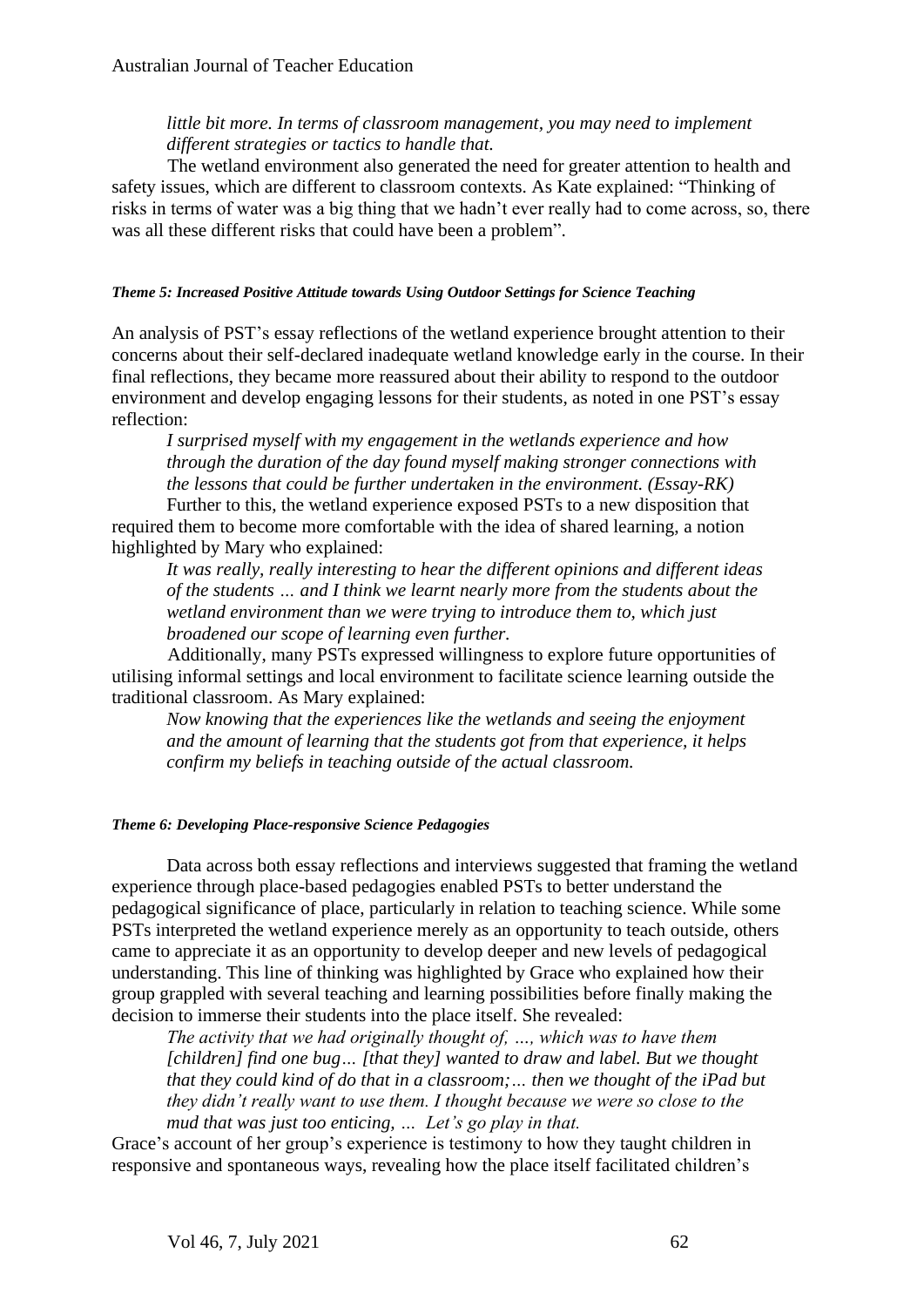embodied learning. The group moved from simply planning a science activity that could have been taught anywhere, to drawing on the phenomena of place in nuanced and meaningful ways (for children).

Ella went further, suggesting that the wetland was not just an outdoor space for whatever planned teaching contents, but had its own story which offered actual possibilities for new lessons:

*I used to think place was about … supporting whatever science you were teaching. But now I think I worked out that place can actually guide that science, and it doesn't necessarily have to be a supporting element that you bring into that lesson, it can actually be the lesson.* 

Likewise, another PST extended her understanding of place to include 'space' in her Art teaching, describing how being immersed in the space generated a unique experience from looking at the space as an outsider. She acknowledged that place-based approaches equipped her with a theoretical perspective:

*We were doing an arts lesson and we got to go on an excursion to the local art gallery and immediately I thought 'play space' … I mean you are just immersed in it rather than just being in the classroom looking at that sort of thing [art display]. … That was based around the theoretical learnings that we have done this course (Emily).* 

Drawing on these insights, the following section discusses the implications of an embedded place-based framework in the initial science method course for science teacher education.

### **Discussion: Science in Place**

The nature of our science education work stemmed from our shared aspiration to do science 'differently' by expanding learning opportunities for PSTs to effectively prepare them to better teach science as graduate teachers. The purpose of this study was to identify PSTs' learning that occurred because of their involvement in a local wetland where they taught science to a group of local primary school children. In so doing, the study addressed the concern about the lack of initial science teacher education that equips PSTs with appropriate outdoor science teaching strategies (Carrier et al, 2014).

The findings indicate PST's transition towards increased pedagogical awareness of, and attitudes towards outdoor science teaching. The findings of this study are in line with those of Carrier (2009) and Green (2016) regarding building PST's confidence by providing a first-hand outdoor learning experience and resonate with wider calls to include outdoor learning environments within pre-service teacher education (Feille, 2017). Furthermore, the Australian Professional Standards for Graduate Teachers (The Standards) developed by Australian Institute for Teaching and School Leadership (AITSL, 2014) requires PSTs to show a range of knowledge and skills about teaching by the time they graduate. Findings from this study illustrate the ways in which a field-based experience supported PSTs to better understand the practice and general theoretical perspectives as required by AITSL (2014) in science teaching (as portrayed in Themes 1 and 2) and to nurture positive attitude toward science teaching (Theme 3).

Further to the practical implications the study addresses in terms of the increased teaching confidence in outdoor settings, it extends our appreciation of how PST's understanding of place pedagogy can be nurtured through an embedded 'place-based framework' in the science teacher education course. Themes 4, 5 and 6 imply three dimensions in which PST's place pedagogy understanding was proven, including: practical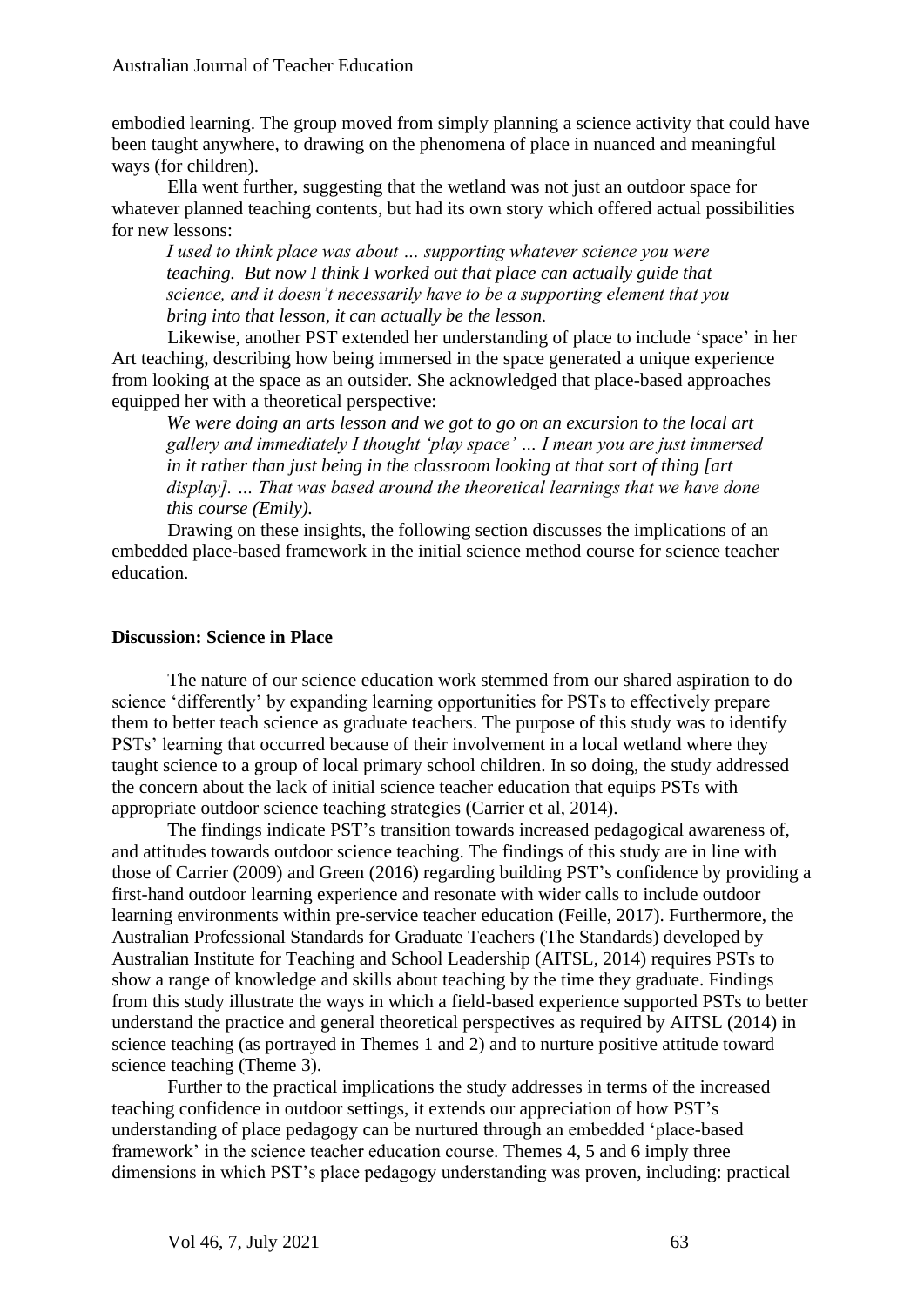knowledge and skills through direct experience; affective reaction by interacting with the environment and people; and conceptual and pedagogical understandings that transcend one single experience. The practical and affective experiences were based on direct contact with the place, while the conceptualisation of pedagogy was more symbolic, extending the geographical boundary of one single place. These experiences suggest a two-phase process in transition toward a place-based science teaching pedagogy among the PSTs.

We define the first phase as 'experiential engagement with the physical place', during which people make sense of a place by experiencing it, making meaning out of it and forming bonds or attachment to it (Adams, 2013). When the PSTs implemented teaching in the wetland, they started to build familiarity with it, including interacting with human entities such as peers, primary school children, in-service teachers and university lecturers, and taking notice of the more than human entities such as plants, animals and water life, the changing weather, the wind, as well as the features of the grassland, bushes, and pond. Somerville (2010) argues that a place is a contact zone which offers "a material and metaphysical in-between space" (p. 338) for multiple stories to be told and meanings to be negotiated. In our study, the wetlands offered the space where stories of all stakeholders intersected. From PST's perspectives, the intersection offered them a chance to reflect on the understanding of teaching between the university context and local school context, challenging them to negotiate learning processes between their own expectations and those of the school children. By being inspired by the children's engagement with the wetland and their responses to their teaching, the wetland site became more meaningful to the PSTs. In this sense, it became the place where "individual or group actions, experiences, intentions and meanings are [were] drawn together spatially" (Seamon, 2014, p. 12).

Embedded in the cultural practice with human entities were PST's encounters with the more-than-human entities. Our study resonates with new materialism scholarship where consideration focus on building the foundations for an embodied and situated pedagogical approach. To distinguish from a conventional view of the relations between humans and nonhuman entities, Rautio (2013) theorised the concept of intra-action as "interdependent entities are taken to co-emerge through simultaneous activity to come into being as certain kind of entity because of their encounter" (p. 2). In this sense, non-human entities are not independent things that are manipulated by humans. but rather they shape and are shaped by humans through co-merging practice. The whole process is holistic where human cognitive, affective and physical experiences are dependent on the dynamics of more-than-human entities. Grace's story in Theme 6 was a powerful example of how PST's practice was shaped, and ideas merged spontaneously by the encounter of humans and the material environment (e.g. the mud).

We define the second phase as 'pedagogical engagement with the symbolic place' during which the material reality and experiences were internalised into conceptual entity. In this sense, PSTs started to realise the full potential of the place as a pedagogical site when viewed as a concept that transcends physical boundaries (Ma & Green, 2021). Ella's example in Theme 2 showed how she came to realise that the integration of science and other curriculum areas, such as English and Art, could occur naturally as children were given more autonomy to explore and engage with the place. Emily in Theme 6 further symbolised place as 'play space' and applied her new understanding into her art learning experience. These accounts exemplify how our PSTs made their own pedagogical leap of faith in their own practice where they engaged with their newfound understanding of place and place-based approaches in meaningful and expansive ways.

Just like forming close attachment with a place takes time and deeper engagement, the formation of place-responsive pedagogy is an evolving process (Wattchow & Brown, 2011). As shown in Theme 6, PSTs showed diverse degrees of understanding, from viewing place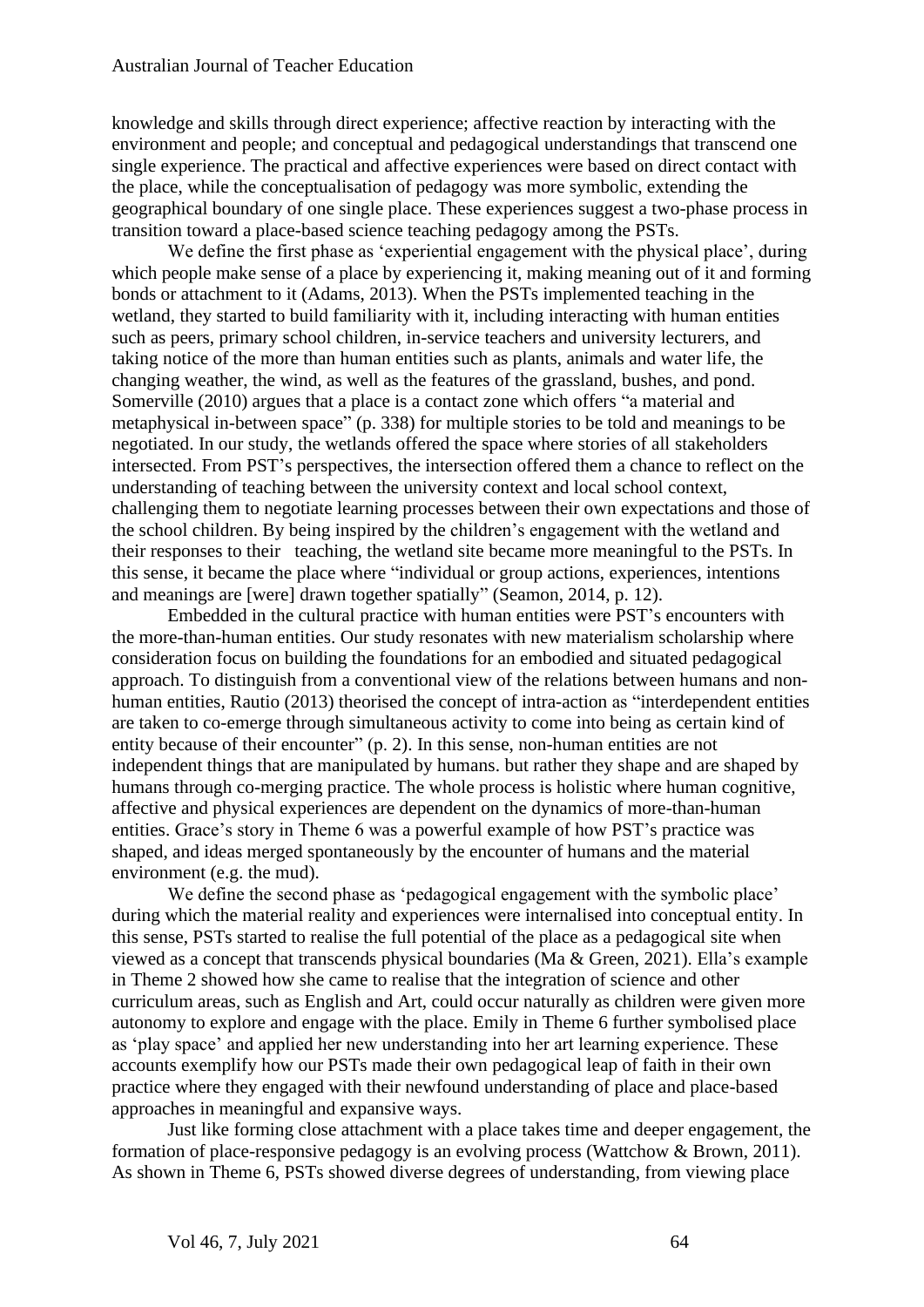simply as outdoor space for science teaching, to realising that place has its own story for integrated curriculum, and for conceptualising place as a symbolic space for teaching and learning. It is not realistic to expect PSTs to achieve deep pedagogical transformation with the short-term engagement with this one experience, in one place. However, an experience like the wetland teaching opportunity has effectively raise PSTs awareness of place and facilitated meaningful reflection about how pedagogies could be more responsive to place.

Because of the situated nature of learning in place as implied by the theories of new materialism (Rautio, 2013), teaching and learning in our study involved making some strides towards appreciating the unique materialities of the wetland place, and the extent to which human-more than human entanglements can shape cultural practice. In this regard, other studies have highlighted how the affordance of a place (the uniqueness embedded in a place) can have fundamental impact on the formation of place pedagogy (Ma & Green, 2021; Renshaw & Tooth, 2018). Creating opportunities for the PSTs to experience diverse places would, we believe, encourage teacher educators to pursue reflections and discussion about the broader contribution of place pedagogy across subjects (Blatt & Patrick, 2014), but also across contexts. Elements that promote or hinder the application of place-based pedagogical thinking could be studied in further research, which might modify teacher educators and PST's taken for granted beliefs in how science teaching should look and feel like.

### **Conclusion**

This study provides new insights into the ways science education and outdoor science learning can occur in teacher education. Given the limited empirical research about placebased science education, the study fills an important gap through its investigation into the impact of place-based approaches to science teaching in a local setting. Despite the small sample size, the study reveals how PSTs might be better supported to teach primary science outdoors, and how indeed, teacher education curriculum and pedagogy might be reconfigured to better equip graduating teachers with the relevant science skills, knowledge and confidence to teach science in local environments. Given over 70% of our graduate teachers will find future employment in rural, regional and remote settings, the place-based frameworks stand to effectively support them to pursue science teaching and learning in different ways. Ongoing research into the affordance of place through outdoor science teaching and learning will be a welcomed next step.

## **References:**

- Adams, J. (2013). Theorizing a sense-of-place in a transnational community. *Children, Youth and Environments, 23*(3), 43-65. <https://doi.org/10.7721/chilyoutenvi.23.3.0043>
- Adams, J., & Branco, B. (2017). Extending classrooms into parks through informal science learning and place-based education. In P. G. Patrick (Ed.), *Preparing informal science educators* (pp. 337-354). Springer. [https://doi.org/10.1007/978-3-319-50398-1\\_18](https://doi.org/10.1007/978-3-319-50398-1_18)
- Alake-Tuenter, E., Biemans H., Tobi, H., Wals, A., Oosterheert, I., & Mulder, M. (2012). Inquiry-Based Science Education Competencies of Primary School Teachers: A literature study and critical review of the American National Science Education Standards. *International Journal of Science Education, 34*(17), 2609-2640. <https://doi.org/10.1080/09500693.2012.669076>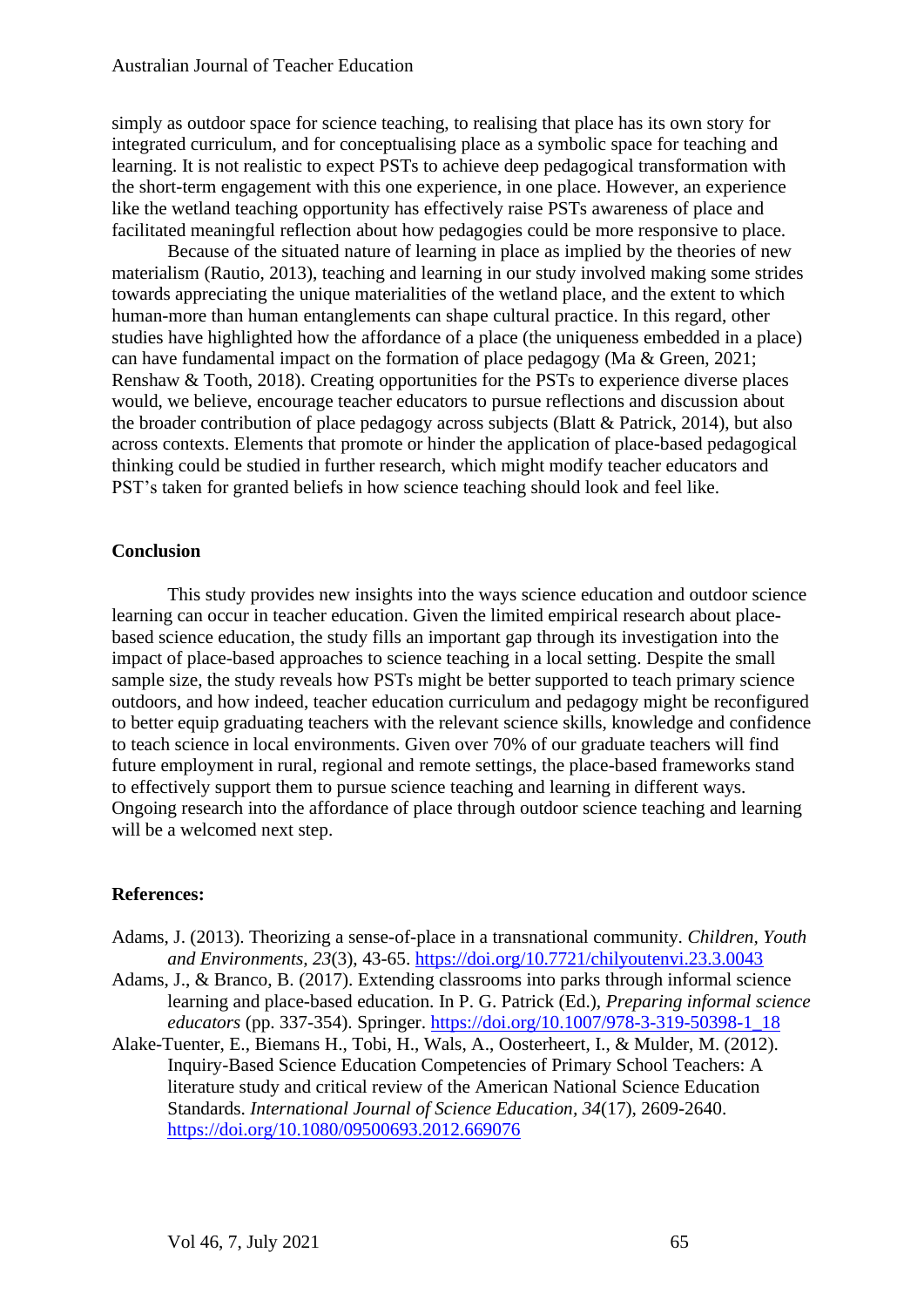- Alon, N. L. & Tal, T. (2017) Teachers as secondary players: Involvement in field trips to natural environments. *Research in Science Education, 47*(4), 869–887. <https://doi.org/10.1007/s11165-016-9531-0>
- Ames, P. (2013). Learning to be responsible: Young children transitions outside school. *Learning, Culture and Social Interaction, 2*(3), 143–154. <https://doi.org/10.1016/j.lcsi.2013.04.002>
- Australian Institute for Teaching and School Leadership [AITSL] (2014). *Australian professional standards for graduate teachers*. http://www.aitsl.edu.au/australianprofessional-standards-for-teachers/standards/list
- Barad, K. (2007). *Meeting the Universe Half Way: Quantum Physics and the Entanglement of Matter and Meaning*. University Press.<https://doi.org/10.2307/j.ctv12101zq>
- Beames, S., Higgins, P., & Nicol, R. (2012). *Learning outside the classroom: Theory and guidelines for practice*. Routledge. <https://doi.org/10.4324/9780203816011>
- Bennett, J. (2004). The Force of Things: Steps toward an Ecology of Matter. *Political Theory, 32*(3), 347-372.<https://doi.org/10.1177/0090591703260853>
- Bennett, J. (2010). *Vibrant Matter: A Political Ecology of Things*. Duke. <https://doi.org/10.2307/j.ctv111jh6w>
- Blatt, E. & Patrick, P. (2014) An exploration of PSTs' experiences in outdoor 'places' and intentions for teaching in the outdoors. *International Journal of Science Education, 13*, 2243-2264,<https://doi.org/10.1080/09500693.2014.918294>
- Blenkinsop, S., Telford, J., & Morse, M. (2016). A surprising discovery: five pedagogical skills outdoor and experiential educators might offer more mainstream educators in this time of change. *Journal of Adventure Education and Outdoor Learning, 16*(4), 346-358. <https://doi.org/10.1080/14729679.2016.1163272>
- Braidotti, R. (2007). Feminist epistemology after postmodernism: critiquing science, technology and globalisation. *Interdisciplinary Science Reviews, 32*(1), 65-74. <https://doi.org/10.1179/030801807X183623>
- Braun, V., & Clarke, V. (2006). Using thematic analysis in psychology. *Qualitative Research in Psychology, 3*, 77–101.<https://doi.org/10.1191/1478088706qp063oa>
- Carrier, S. J. (2009). The effects of outdoor science lessons with elementary school students on preservice teachers' self-efficacy. *Journal of Elementary Science Education, 21*(2), 35-48. <https://doi.org/10.1007/BF03173683>
- Carrier, S. J., Thomson, M. M., Tugurian, L. P., & Stevenson, K. T. (2014). Elementary Science Education in classrooms and outdoors: Stakeholder views, gender, ethnicity, and testing. *International Journal of Science Education, 36*(13), 2195–2220. <https://doi.org/10.1080/09500693.2014.917342>
- Carrier, S. J., Tugurian, L. P., & Thomson, M. M. (2013). Elementary science indoors and out: Teachers, time, and testing. *Research in Science Education, 43*(5), 2059–2083. <https://doi.org/10.1007/s11165-012-9347-5>
- Charmaz, K. (2006). *Constructing grounded theory: A practical guide through qualitative analysis*. Sage.
- Comber, B. (2016). *Literacy, Place and Pedagogies of Possibility*. Routledge. <https://doi.org/10.4324/9781315735658>
- Comber, B. (2011). Making Space for Place-Making Pedagogies: stretching normative mandated literacy curriculum (Response to Lenny Sánchez). *Contemporary Issues in Early Childhood, 12*(4), 343-348. <https://doi.org/10.2304/ciec.2011.12.4.343>
- Comber, B., & Nixon, H. (2009). Teachers' work and pedagogy in an era of accountability. *Discourse: Studies in the Cultural Politics of Education, 30*(3), 333- 345. <https://doi.org/10.1080/01596300903037069>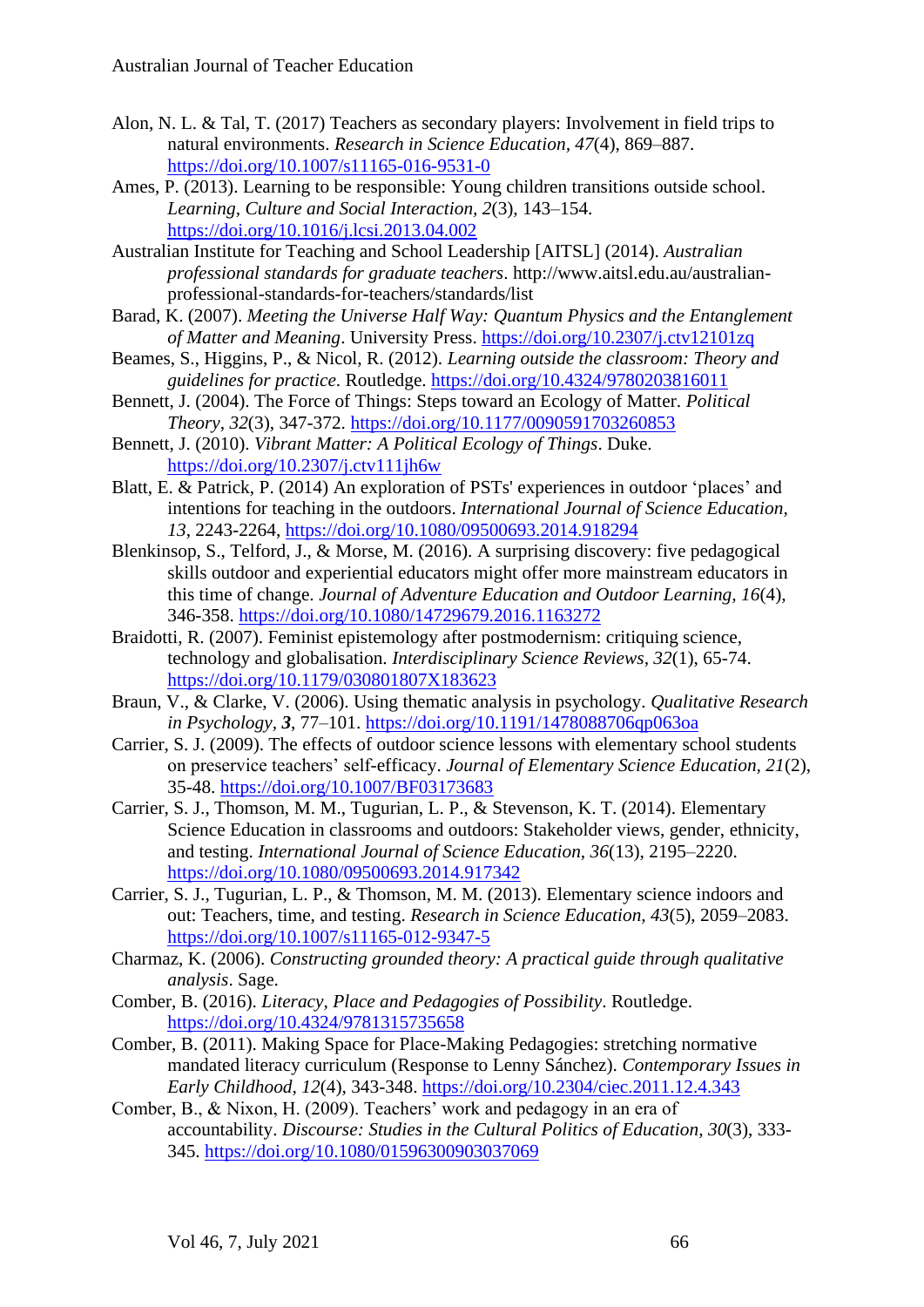- Creswell, J. W. (2009). *Research design: Qualitative, quantitative, and mixed methods approaches*. Sage.
- Cresswell, T. (2004). *Place: a short introduction*. Blackwell Publishers.
- Denzin, N., & Lincoln, Y. (2003). *The Landscape of Qualitative Research*. Sage.
- Dillon, J., Rickinson, M., Teamey, K., Morris, M., Choi, M., Sanders, D., & Benefield, P. (2006). The value of outdoor learning: evidence from research in the UK and elsewhere. *School Science Review, 87*(320), 107–111.
- Duhn, I. (2012). Places for pedagogies, pedagogies for places. *Contemporary Issues in Early Childhood, 13*(2), 99-107. https://doi.org/10.2304/ciec.2012.13.2.99
- Duhn, I. (2014). Making agency matter: rethinking infant and toddler agency in educational discourse. *Discourse: Studies in the Cultural Politics of Education, 36*(6), 1-12. https://doi.org/10.1080/01596306.2014.918535
- Dyment, J. & M. Green (2018). Everyday, Local, Nearby, Healthy Childhoodnature Settings as Sites for Promoting Children's Health and Well-Being. In A. Cutter-Mackenzie, K. Malone & E. Hacking (Eds.), *Research Handbook on Childhoodnature: Assemblages of Childhood and Nature Research*, (pp. 1155-1180). Springer. https://doi.org/10.1007/978-3-319-67286-1\_61
- Eick, C. J. (2012). Use of the outdoor classroom and nature-study to support science and literacy learning: A narrative case study of a third-grade classroom. *Journal of Science Teacher Education, 23*, 789-803. https://doi.org/10.1007/s10972-011-9236-1
- Falk, J. H. (2001). *Free-choice science education: How we learn science outside of school*. Teachers College Press.
- Feille, K. K. (2017). Teaching in the field: What teacher professional life histories tell about how they learn to teach in the outdoor learning environment. *Research in Science Education, 47*(3), 603-620. https://doi.org/10.1007/s11165-016-9519-9
- Green, M. (2016). Preparing pre-service teachers for professional engagement through place/com- munity pedagogies and partnerships. *Australian Journal of Teacher Education,41*(11), 43–60. https://doi.org/10.14221/ajte.2016v41n11.4
- Green, M. & Ma, H. (2018). Transforming teacher education science through an Australian university-school partnership In M. Reardon & J. Leonard (Eds.), *Making a Positive Impact in Rural Places: Change Agency in the Context of School-University-Community Collaboration in Education* (pp. 285-309). Information Age Publishing.
- Gruenewald, D. (2003). Foundations of place: A multidisciplinary framework for placeconscious education. *American Educational Research Journal, 40*(3), 619-654. https://doi.org/10.3102/00028312040003619
- Gruenewald, D. Smith, G. (2008). *Place-based Education in the Global Age: Local Diversity*. Taylor & Francis Group.
- Hultman, K. & Lenz Taguchi, H. (2010). Challenging anthropocentric analysis of visual data: a relational materialist methodological approach to educational research. *International Journal of Qualitative Studies in Education, 23*(5), 525 542. https://doi.org/10.1080/09518398.2010.500628
- Kalvaitis, D., & Monhardt, R. (2012). The architecture of children's relationships with nature: a phenomenographic investigation seen through drawings and written narratives of elementary students. *Environmental Education Research, 18*(2), 209- 227. https://doi.org/10.1080/13504622.2011.598227
- Kenny, J., et al. (2014). Science Teacher Education Partnerships with Schools (STEPS): Partnerships in science teacher education. *Australian Journal of Teacher Education, 39*(12), 43-65. https://doi.org/10.14221/ajte.2014v39n12.4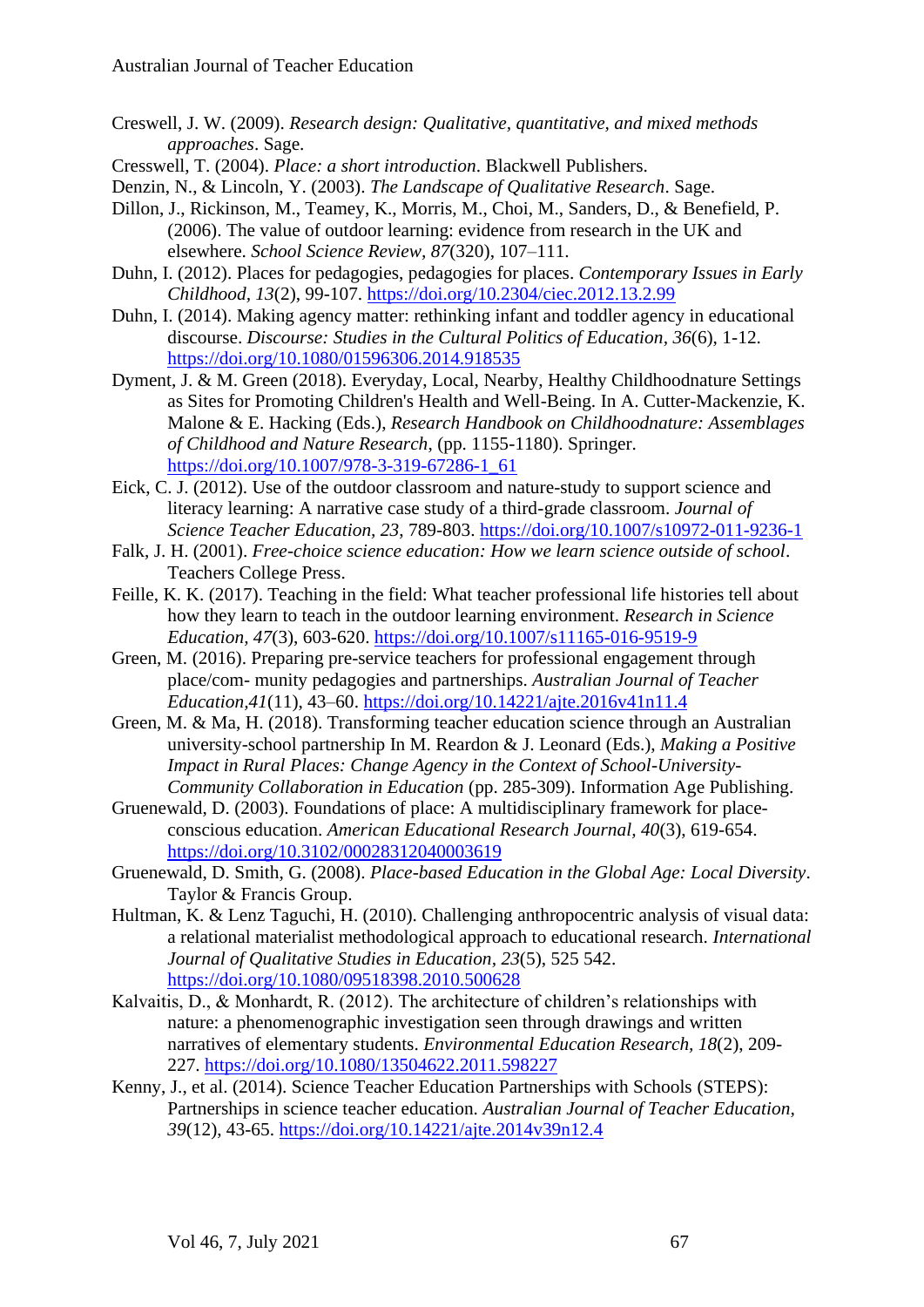- Kenny, J. (2012). University-school partnerships: pre-service and in-service teachers working together to teach primary science. *Australian Journal of Teacher Education, 37*(3), 57-82. https://doi.org/10.14221/ajte.2012v37n3.1
- Lobos Jung, M. & Tonso, K. (2006). Elementary Preservice Teachers Learning to Teach Science in Science Museums and Nature Centers: A Novel Program's Impact on Science Knowledge, Science Pedagogy, and Confidence Teaching. *Elementary Science Education, 18*(1), 15-31. https://doi.org/10.1007/BF03170651
- Ma, H., & Green, M. (2019). From northern China to Hazelwood wetlands: Navigating place and identity through science education. In M. Green, S. Plowright, & N. Johnson (Eds.), *Educational researchers and the regional university: Agents of regionalglobal transformation* (pp. 173–190). Springer. https://doi.org/10.1007/978-981-13- 6378-8\_10
- Ma, H. & Green, M. (2021). The affordance of place in developing place-responsive science teaching pedagogy: Reflections from pre-service teachers. *Journal of Science Teacher Education*. https://doi.org/10.1080/1046560X.2021.1898139
- Malone, K. (2008). *Every experience matters: An evidence based research report on the role of learning outside the classroom for children's whole development from birth to eighteen years.* Report commissioned by Farming and Countryside Education for UK Department Children School and Families, Woolongong, Australia.
- Mannion, G., & Lynch, J. (2016). The primacy of place in education in outdoor settings. In B. Humberstone, H. Prince, & K. A. Henderson (Eds.), *International Handbook of Outdoor Studies* (pp. 85-94). Routledge. https://doi.org/10.4324/9781315768465-11
- Marcum-Dietrich, N., Marquez, L., Gill, S. & Medved, C. (2011). No teacher left inside: Preparing a new generation of teachers. *Journal of Geoscience Education, 59*(1), 1-4. https://doi.org/10.5408/1.3543936
- Massey, D. (2005). *For Space*. Sage. https://doi.org/10.12968/sece.2005.1.361
- McConnell Moroye, C. & Ingman, B. (2018). Ecologically minded teaching. *Environmental Education Research, 24*(8), 1128-1142. https://doi.org/10.1080/13504622.2017.1387767
- Norðdahla, K., & Ásgeir Jóhannessona, I. (2014). 'Let's go outside': Icelandic teachers' views of using the outdoors. *Education 3-13: International Journal of Primary, Elementary and Early Years Education*, *44*(4), 391-406. https://doi.org/10.1080/03004279.2014.961946
- Olive, R. (2015). Surfing, localism, place-based pedagogies and ecological sensibilities in Australia. In B. Humberstone, H. Prince, & K. Henderson (Eds.), *Routledge International Handbook of Outdoor Studies* (pp. 639-650). Routledge. https://doi.org/10.4324/9781315768465-56
- Rautio, P. (2014). Mingling and imitating in producing spaces for knowing and being:Insights from a Finnish study of child–matter intra-action. *Childhood, 21*(4), 461–474. https://doi.org/10.1177/0907568213496653
- Rautio, P. (2013). Children who carry stones in their pockets: on autotelic material practices in everyday life. *Children's Geographies, 11*(4), 394-408. https://doi.org/10.1080/14733285.2013.812278
- Rennie, L. (2014). Learning science outside of school. In N. G. Lederman & S. K. Abell (Eds.), *Handbook of Research in Science Education: Volume II* (pp. 120-144). Routledge. https://doi.org/10.4324/9781315695389-1
- Renshaw, P., & Tooth, R. (2018). Diverse place-responsive pedagogies: Historical, professional and theoretical threads. In P. Renshaw & R. Tooth (Eds.), *Diverse pedagogies of place: Educating students in and for local and global environments*  $(pp. 1–21)$ . Routledge.